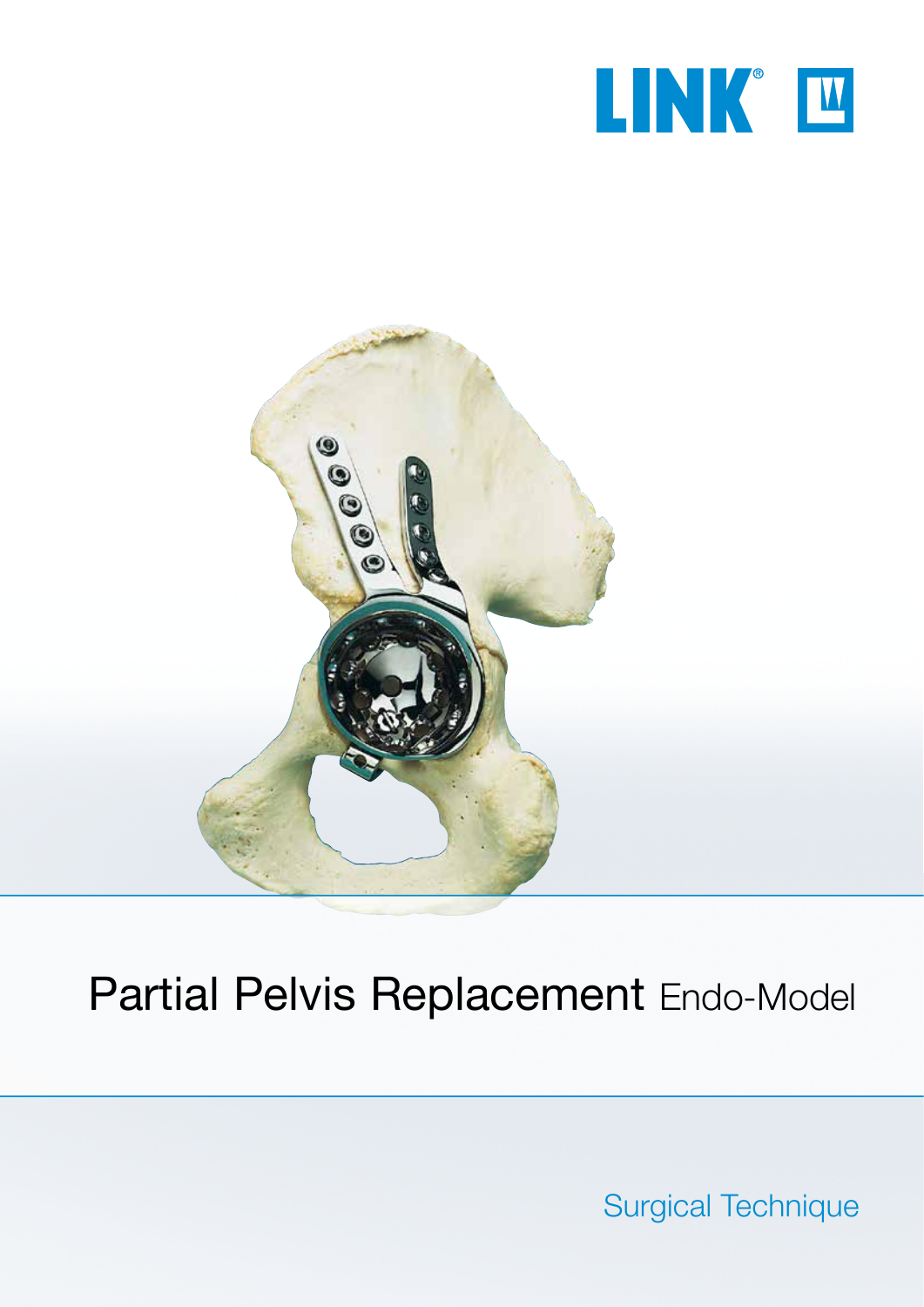

## **CE 0482**

| <b>Explanation of Pictograms</b> |                   |            |                                                                                                                                           |  |
|----------------------------------|-------------------|------------|-------------------------------------------------------------------------------------------------------------------------------------------|--|
| 844                              | l Manufacturer    | <b>REF</b> | Article number                                                                                                                            |  |
| <b>MAT</b>                       | Material (number) | CE         | Product meets the applicable requirements, which are regulated in<br>the EU harmonization legislation for the affixing of the CE marking. |  |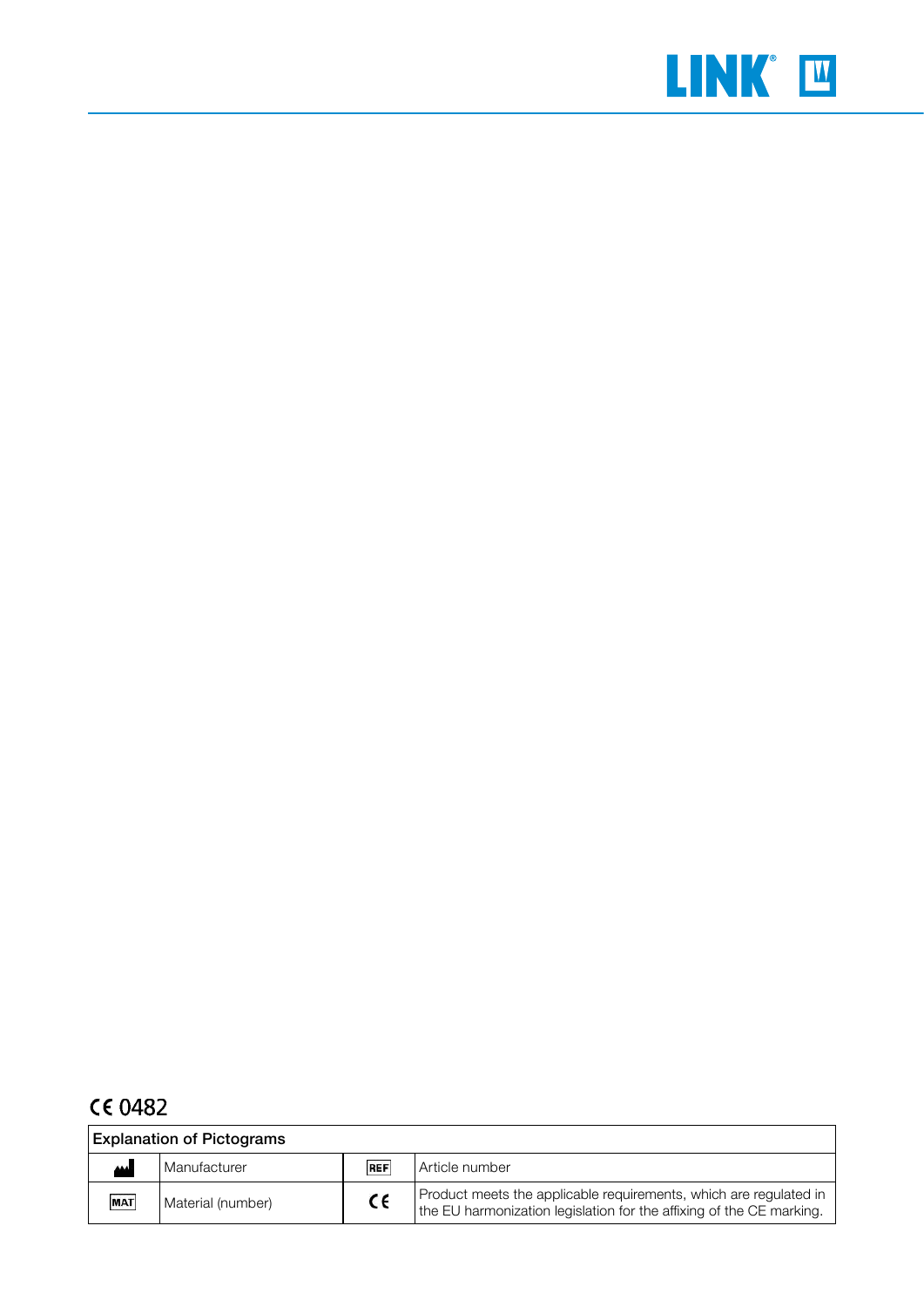## **Contents**



# Partial Pelvis Replacement Endo-Model

#### System Description

02 System Description

#### Surgical Technique

- 03 Protrusion Type
- 04 Dysplasia Type
- 07 Case Reports

#### Implants

- 09 Partial Pelvis Replacement with Caudal Hook
- 10 Partial Pelvis Replacement with Caudal Flange
- 11 Fixation Screws
- 13 Instruments

#### Accessories - Literature

15 X-ray Templates Literature

#### Indications / Contraindications

16 Indications/Contraindications

Important Information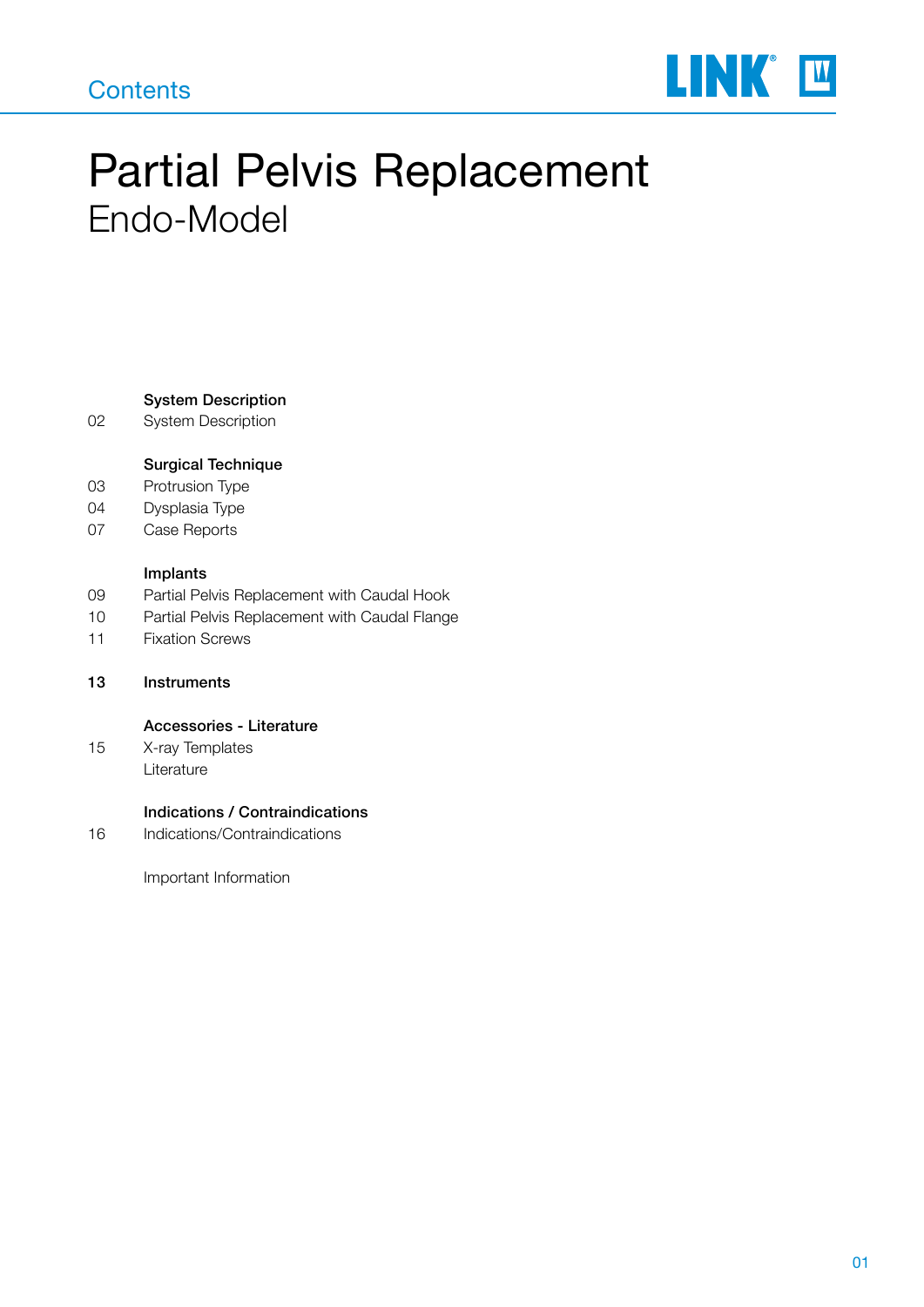

## System Description





First, the partial pelvis replacement (A) is fixed to the pelvis cranially with bone screws (B). Then the screw (C) is screwed through the caudal section of the partial pelvis replacement (A) from the inside. The obturator hook (D) is positioned on the margin of the obturator foramen, using the hook-holding clamp, and secured tightly with the screw (C).

Subsequently, the screw lock (E) is placed over the head of the screw (C) into the body of the pelvis replacement (A).

After the fixation of the partial pelvis replacement has been completed, a polyethylene acetabular component is cemented in the usual manner.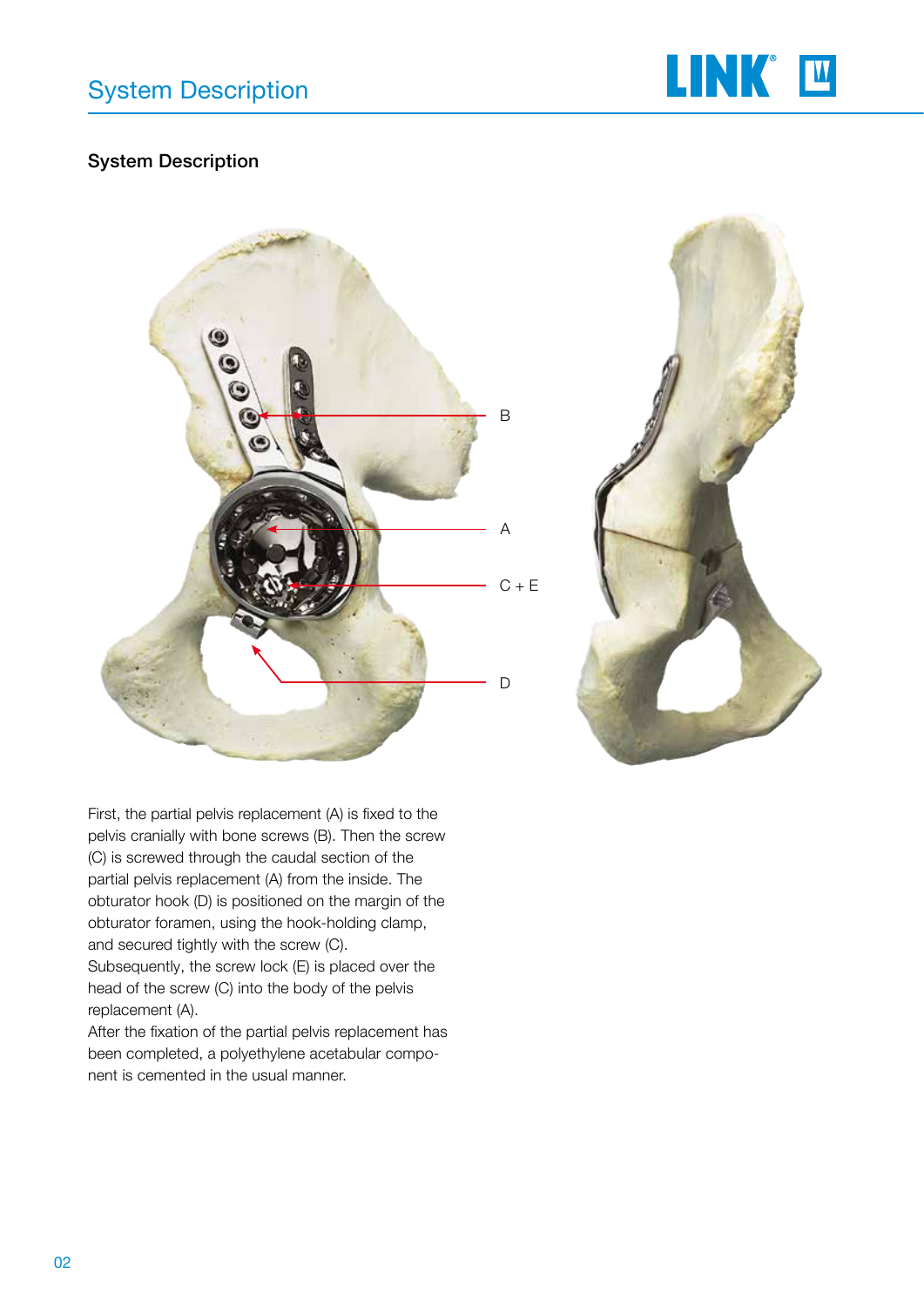

## Surgical Technique

For LINK Endo-Model Partial Pelvis Replacement after acetabular cup revision, in case of extensive osseous destruction.

#### Protrusion type

In these cases, there is usually extensive destruction of the floor, medial convexity and roof area of the acetabulum, with preservation of the outer margin craniolaterally, laterally and/or caudally. Occasionally, however, the acetabular area itself is so defective that the bony connection from cranial to caudal is inadequate.

The severely loosened acetabular cup will then have migrated craniomedially with extensive bone loss. Depending on the protrusion, the operation can be performed with dorsal entry. If the head of the prosthesis is well into the pelvis, access will be lateral, with a semi-obliquely sidelying patient, since the leg has to be adducted for luxation of the head.

With dorsal entry, the junction between the vastus lateralis and the gluteus medius is preserved. This junction can often be preserved with the lateral entry also. Beneath it, the artificial joint is luxated dorsally by bringing the leg into adduction.

If extensive cranial bone defects of the lateral acetabular margin appear, it may be that the incision cannot be performed in the usual way. Instead of passing from lateral femur by way of the trochanter tip, angling dorsally, it will then go from lateral femur by way of the trochanter tip toward the anterior iliac spine at 1 cm distance at the alar crest dorsally. In this form of access, the junction between vastus lateralis and gluteus medius attachment must be parted after preparation of a trochanter lamella.

When preparing the gluteus medius at the ala of the illium, provision must be made for refixation. Also, care must be taken not to interfere with the neural and vascular supply in the direction of the coccyx.

In the protrusion type, the roof of the acetabulum, notably the ventral convexity, must be restored as third point of support. After removal of the loosened acetabular cup and cleaning of the inside of the

bone, while sparing the open pelvic floor, a piece of bone must be prepared so as to match the interior shape of the pelvis part to be reconstructed with a good fit. Chips of spongiosa - prepared with a bone mill - are placed between the inside of the pelvic ala and the piece of bone to be transplanted. This piece must be stably fixed. It is then drawn into the roof from the outside of the ala of the illium by means of two cancellous screws.

The location of the screws should be chosen so that they will not interfere with the milling of an acetabular mold with a grater reamer. Also, the bone transplant must be able to withstand this operation in unchanged position. Before molding with the reamer, rough preshaping with an oscillating saw is often helpful, especially in sclerotic bone.

The partial pelvis replacement, with suitable basket diameter and appropriate length of flanges, is fitted into the prepared acetabular lodgment. In so doing, it can be observed whether, and into what position, the flanges may require adjustment to achieve a well-fitting contact with the pelvis, the metal basket being correctly seated.

The partial pelvis replacement, as finally adapted, is placed in position. The metal basket receives complete support by way of the reconstructed roof of the acetabulum. After drilling holes in the bone with a 3.2 mm diameter drill (no tap), the flanges are secured with cancellous screws; the distal ends of the screws should reach into any implanted piece of bone also. The cranial screws engage the pelvic ala only. 25 mm cancellous screws with full thread are usually used.

If there is only a narrow acetabular margin dorsally and caudally, the metal basket will have no support on the ischial and the pubic ramus. In that case a metal basket with caudal flange should be selected, to be screwed onto the ischial ramus. Alternatively, however, caudal support is feasible by inserting a cortical screw, in the manner of a post screw, from the inside of the metal basket into the medullar cavity of the ischial ramus. Simultaneous support at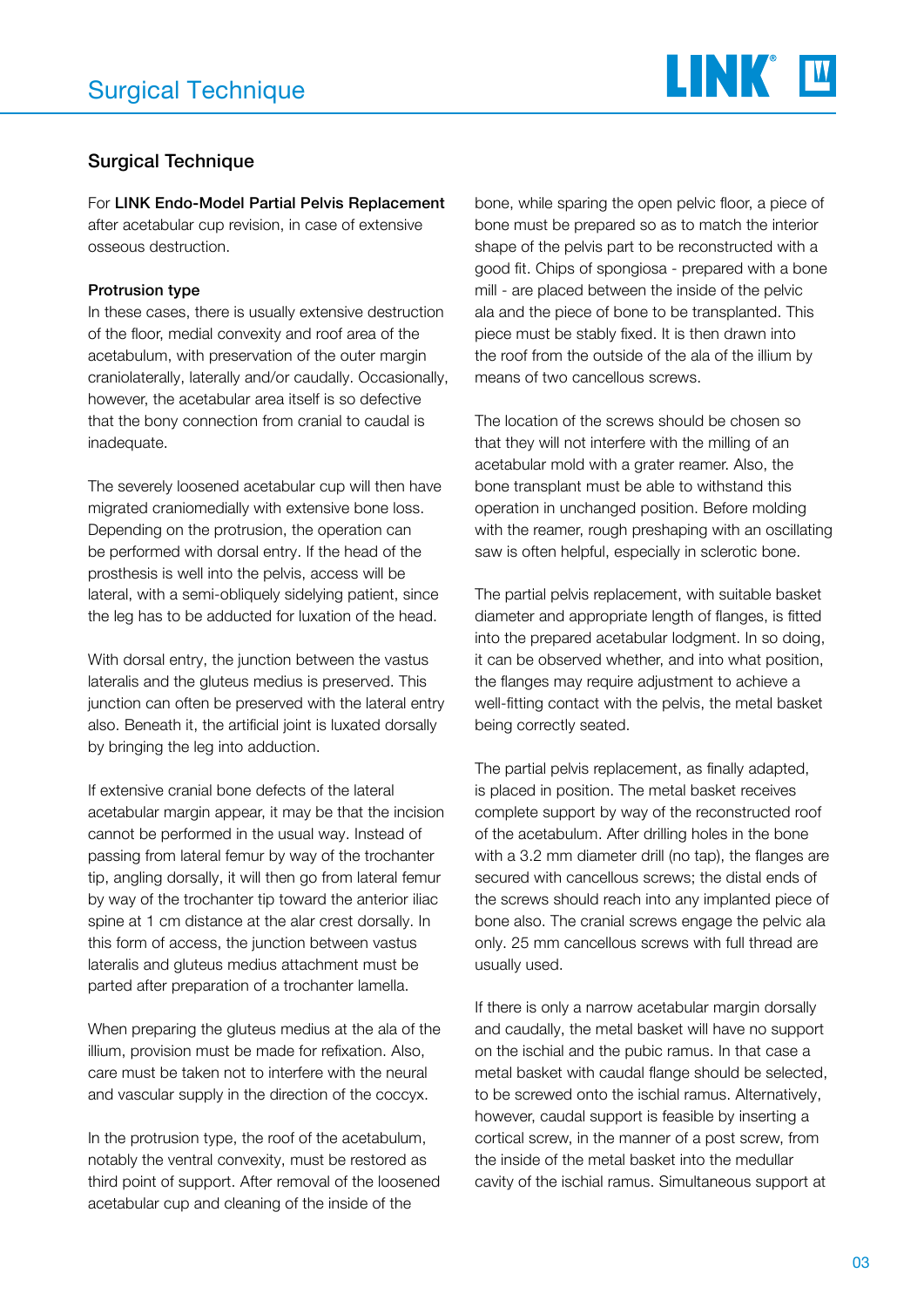

the pubic ramus is desirable but not always possible. If there is a posterior transverse fracture of the acetabular margin, or if no sufficient bony connection remains from cranial to caudal, a traction hook will be required, passed through the obturator foramen. The gaping fracture can be reduced by tightening the connecting screw.

Dysplasia type



#### Fig. 1

Secondary bone loss of acetabular roof and convexity.

The metal basket can be fixed with one or more screws to the bone implant used to reconstruct the roof of the acetabulum. These screws and the fixation of the flanges lend stability by countertraction. With the projecting screw heads in the metal basket, the polyethylene acetabular cup should be grooved in these areas so that it can be fitted stably. A mode-rate projection of the UHMWPE acetabular cup to be implanted is tolerable, especially in the dorsal area. Before applying the metal basket, resorbable gauze may be placed behind the basket so that when the acetabular cup is introduced, the cement will not emerge too sharp and too far medially through the openings of the basket.

#### Dysplasia type

This indication is distinguished by an extensive defect of the acetabular lodgment in the roof area, with loss of the outer convexity. Often a defect of the floor, with posterior marginal defect is also present. In that case, homologous osteoplasty unaided will not afford sufficient stability.

Approach is as previously described. First the acetabular lodgment is cleaned. Then the bony apposition of the external pelvis in the acetabular area is cleaned, and a piece of bone is prepared for reconstruction of the roof of the acetabulum with the exterior convexity.

In this procedure also, spongiosa prepared in the bone mill is underlaid. The prepared piece of bone is then fixed with cancellous screws. After grooving the bone implant with the oscillating saw and acetabular reamers, the selected partial pelvic replacement is inserted in the reconstructed acetabular lodgment. Now the flanges of the basket are bent so that they come into craniodorsal position over the homologous bone. After selection of the appropriate screw lengths, the screws are screwed into the homologous bone piece and the pelvic ala.

The remaining steps are as described for the protrusion type.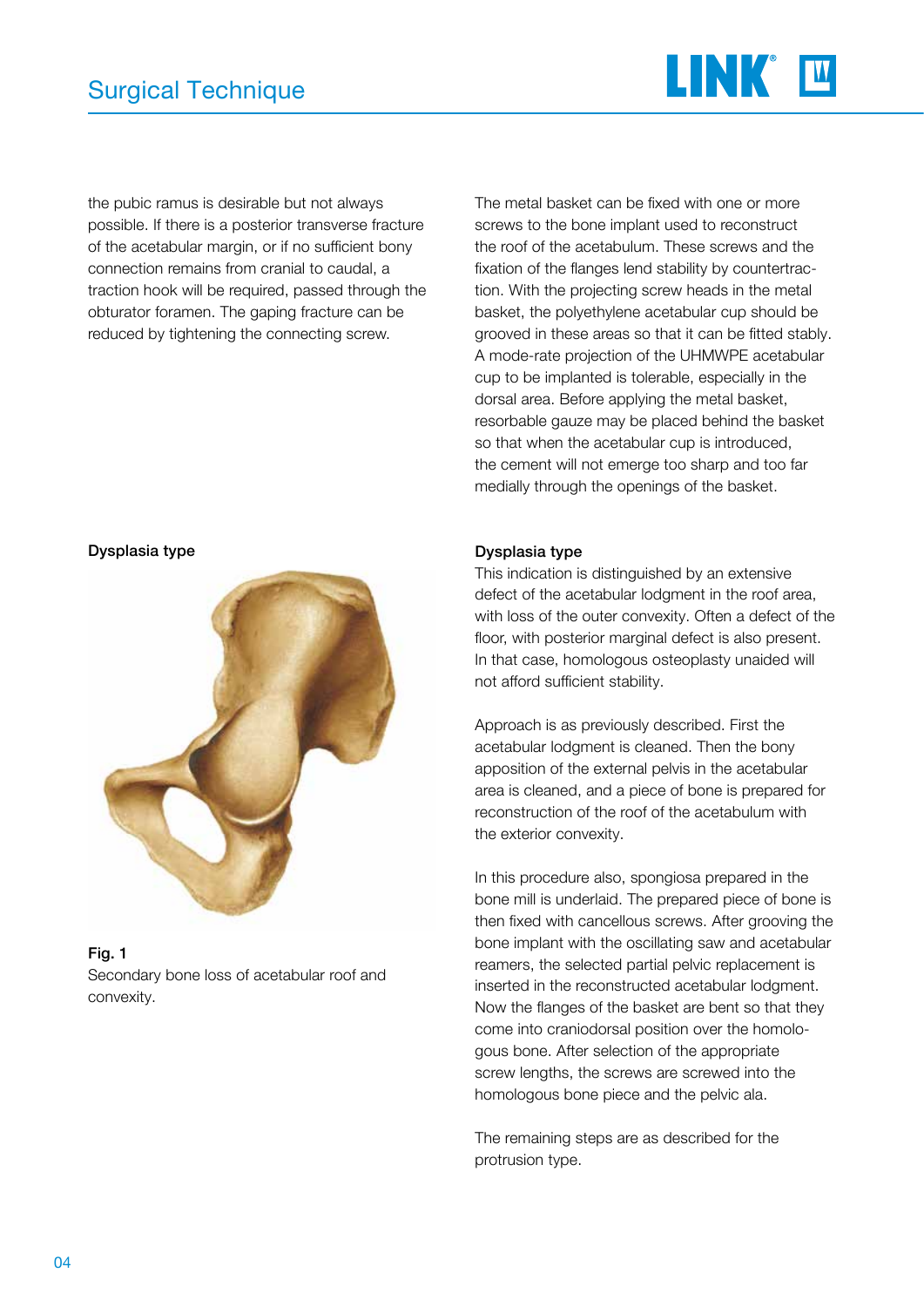

## Protrusion type



### Fig. 2

Bony reconstruction of the acetabular roof and convexity with a homologous head-neck segment, screwed to the pelvic bone.



## Fig. 3

Reconstructed and prepared acetabular roof. The transplant is fixed with two cancellous screws; the acetabular volume is reamed to shape.



#### Fig. 4

Secondary bone loss of the ventral circumference and the acetabular floor.



## Fig. 5

Reconstruction of ventral acetabular circumference by use of a screw-fixed head-neck segment. Frontal view of pelvis.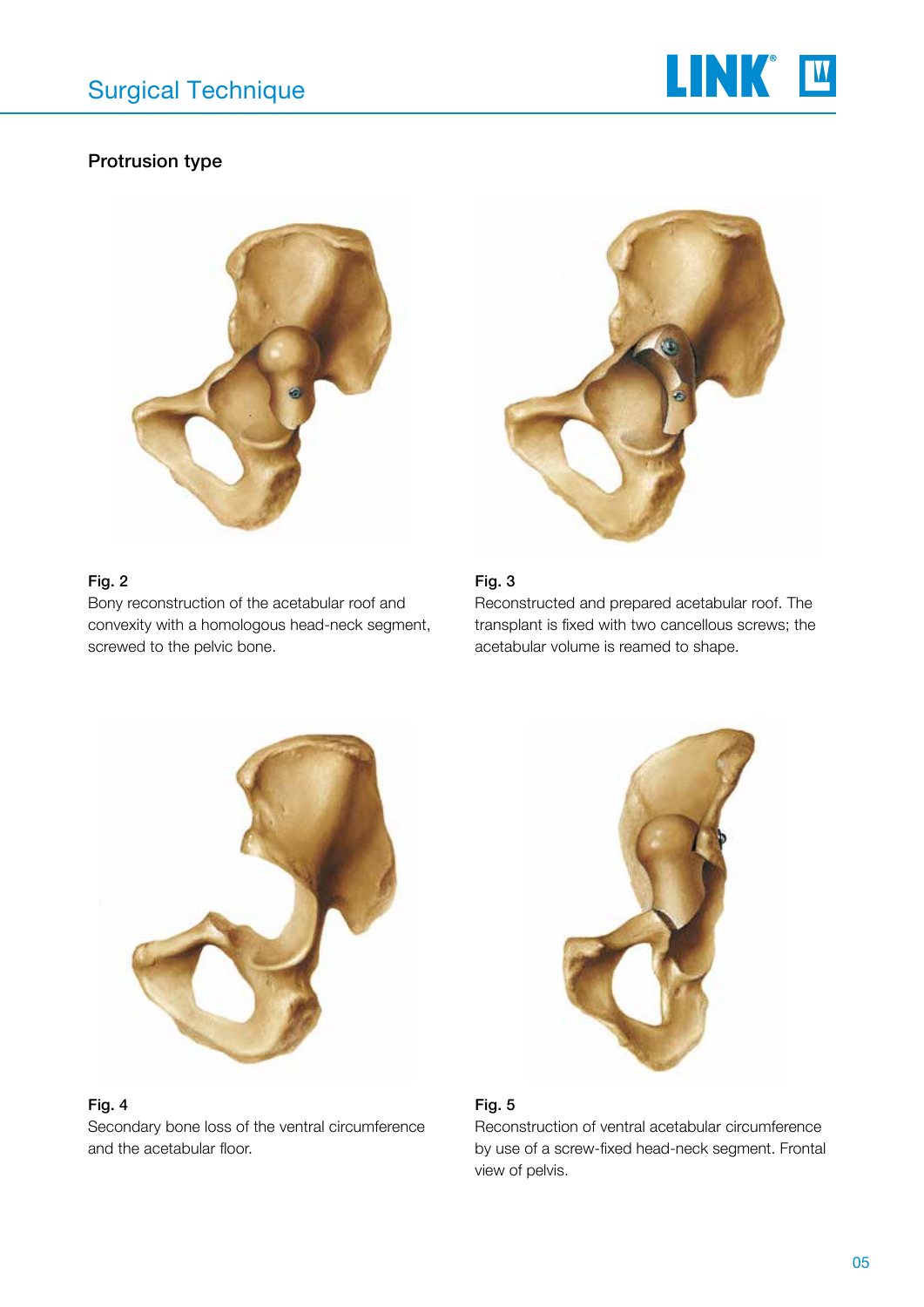



Fig. 6 Pelvis reconstruction like Fig. 5, lateral view.



Fig. 7 Bone transplant trimmed with acetabular reamer.



### Fig. 8

Closure of the remaining central acetabular defect with a molded homologous large bone chip.



#### Fig. 9

Partial pelvis replacement with attached obturator foramen hook in crosswise pseudarthrotic acetabulum.

#### Pseudarthrosis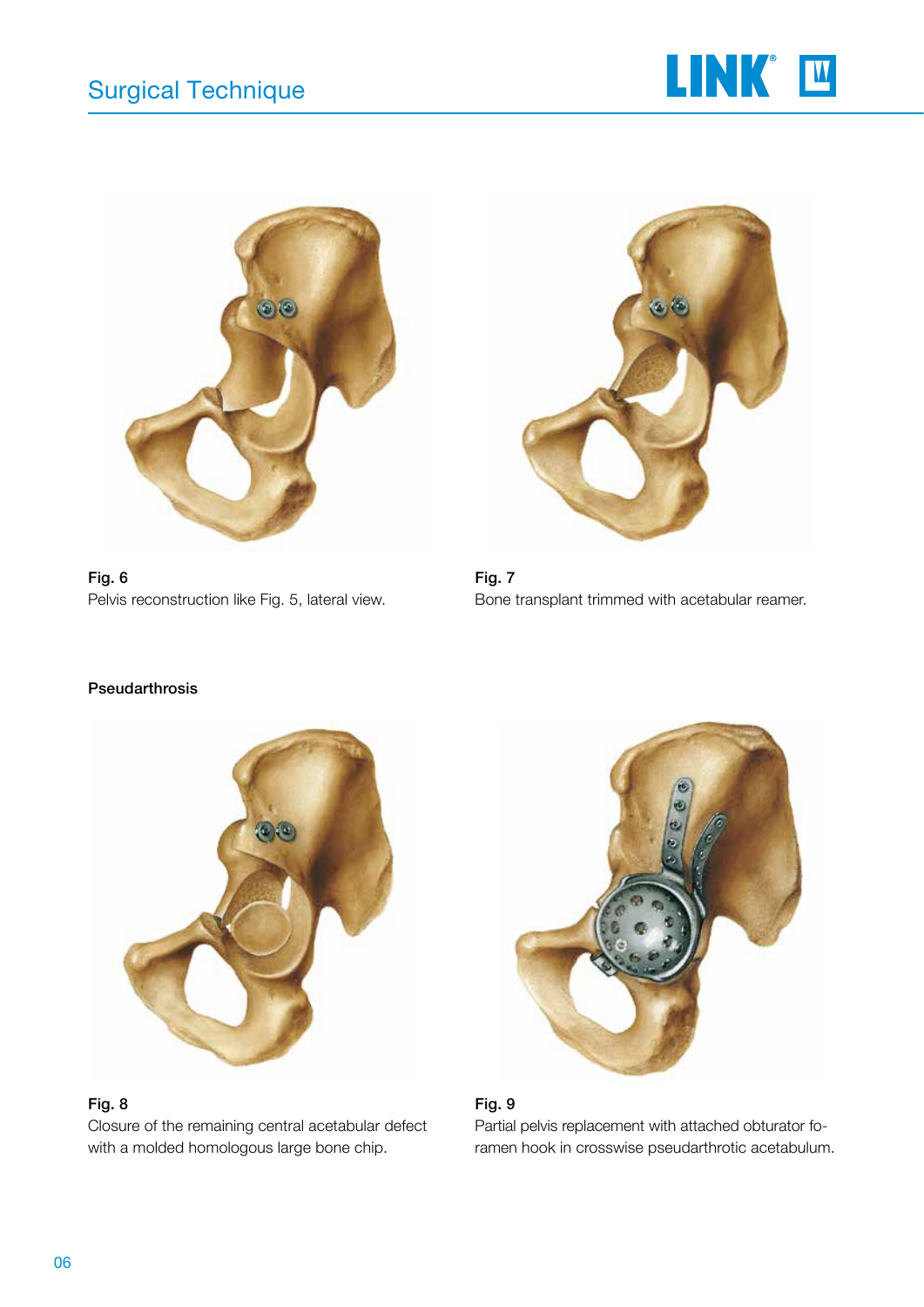

## Case Reports



Loosening of artificial acetabular cup after attempted reconstruction of the open floor of the acetabulum and the cranioventral convexity with homologous spongiosa chips, the outer margin of the acetabulum being enlarged but preserved.



Reconstruction of the craniomedial roof of the acetabulum with homologous block of bone for bearing support of the partial pelvic replacement.



Periprosthetic Staphylococcus aureus infection bilaterally. Remaining ceramic socket after attempted total explantation dextrally.



Removal of right ceramic acetabular cup and left THR and single-stage implantation of a THR using Refobacin - Palacos with 3 g lincomycin and 0.5 g gentamycin added per 40 g bone cement. Use of left partial pelvic replacement because of total loss of dorsal margin of acetabulum.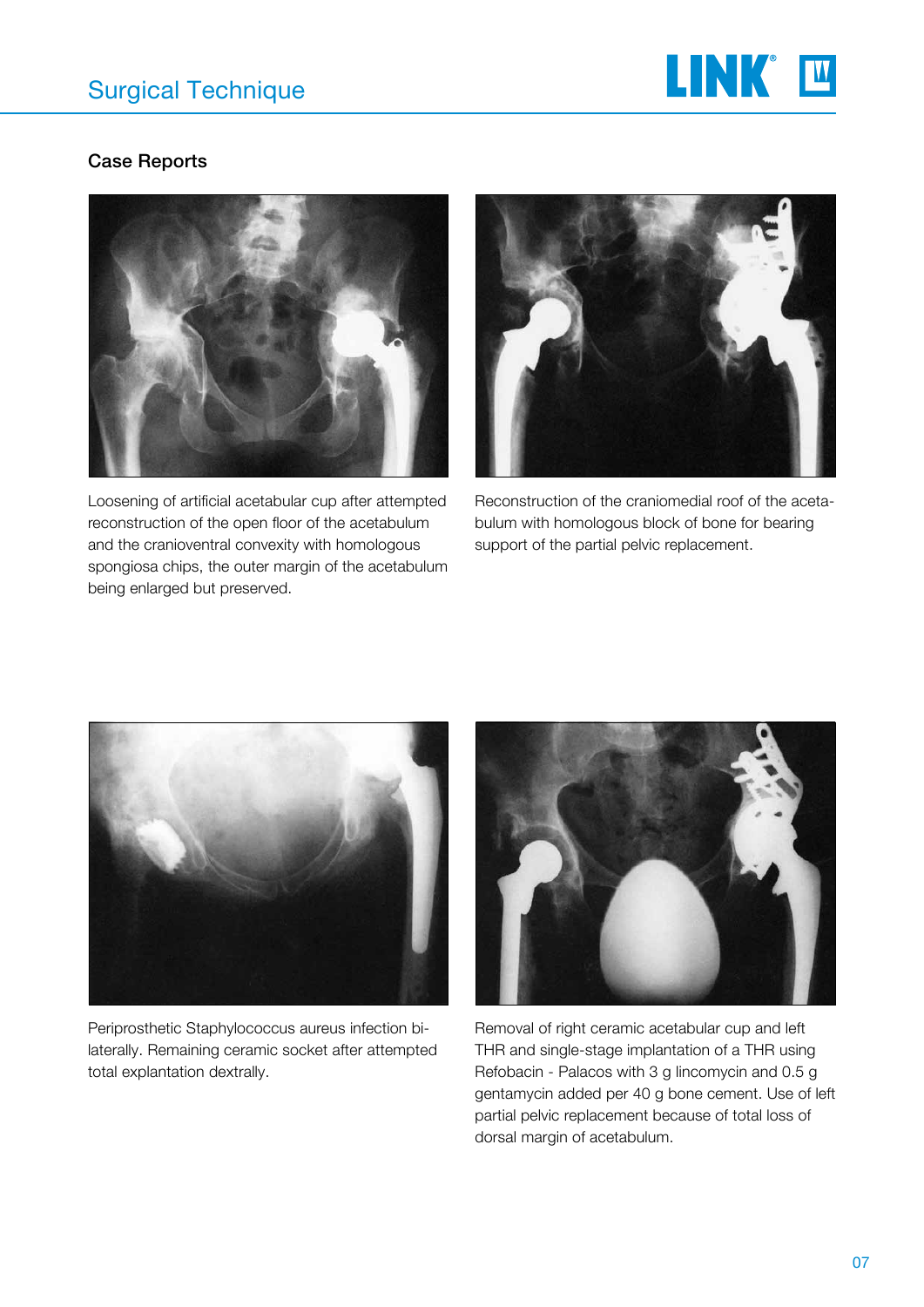



Loosening of artificial acetabular cup after replacement using a metal ring and AO plate applied to dorsal region of acetabulum because of loss of dorsal margin, medial convexity and floor. Attempted reconstruction of destroyed acetabulum with autologous bone chips. Absent primary bony bearing support of implants.



Roof of acetabulum reconstructed and stable under load, in view of craniomedial support with block of homologous bone. Artificial socket secured by partial pelvic replacement with caudal support in the ischium because of loss of dorsal margin of acetabulum.



Loosening of acetabular cup with loss of dorsal and ventral margin of acetabulum. Gross destruction of craniomedial roof. Transverse fracture of residual socket abutment.



Cranial support of partial pelvic replacement after grooving of the bone. Stable fixation of partial pelvic replacement with cancellous screws and tension anchor caudally because of transverse pelvic fracture.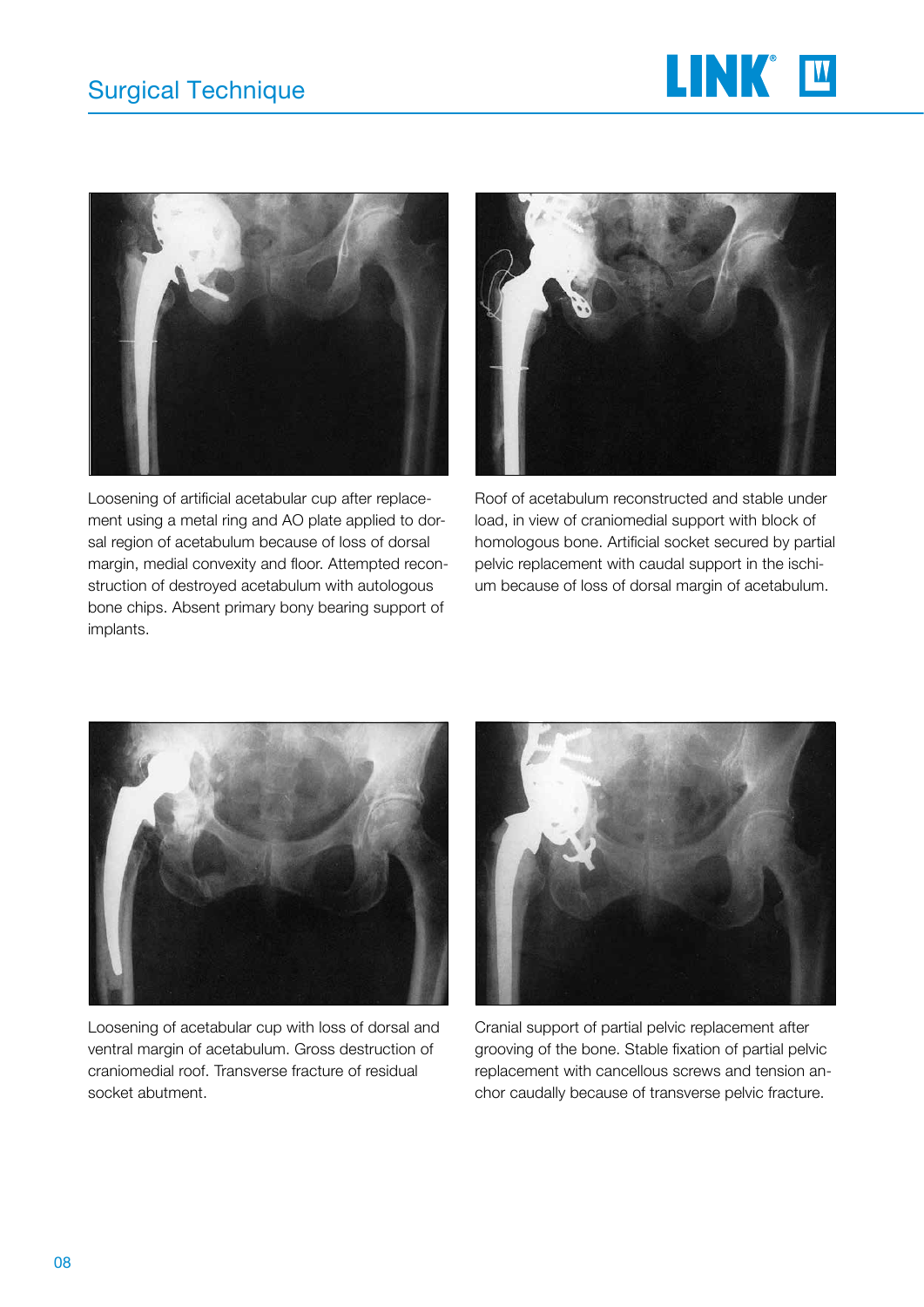

## Partial Pelvis Replacement with Caudal Hook



#### Hook for obturator foramen

| <b>REF</b> | Width mm |
|------------|----------|
| 15-8220/06 | 6        |
| 15-8220/09 | 9        |
| 15-8220/12 | 12       |

Fixation screws for obturator foramen hook, including screw lock

| <b>REF</b> | Length mm |
|------------|-----------|
| 15-8221/20 | 20        |
| 15-8221/25 | 25        |
| 15-8221/30 | 30        |
| 15-8221/35 | 35        |

## Partial pelvis replacement (hook for obturator foramen and fixation screws are not included)

| 3-hole flanges<br>46 mm | 4-hole flanges<br>58 mm | 5-hole flanges<br>70 mm |         |                            |                  |
|-------------------------|-------------------------|-------------------------|---------|----------------------------|------------------|
| <b>REF</b>              | <b>REF</b>              | <b>REF</b>              | Version | Inner- $\varnothing$<br>mm | Outer- $Ø$<br>mm |
| 15-8203/48              | 15-8204/48              | 15-8205/48              | right   | 42                         | 48               |
| 15-8203/53              | 15-8204/53              | 15-8205/53              | right   | 47                         | 53               |
| 15-8203/55              | 15-8204/55              | 15-8205/55              | right   | 49                         | 55               |
| 15-8203/57              | 15-8204/57              | 15-8205/57              | right   | 51                         | 57               |
| 15-8203/63              | 15-8204/63              | 15-8205/63              | right   | 57                         | 63               |
| 15-8203/67              | 15-8204/67              | 15-8205/67              | right   | 61                         | 67               |
| 15-8213/48              | 15-8214/48              | 15-8215/48              | left    | 42                         | 48               |
| 15-8213/53              | 15-8214/53              | 15-8215/53              | left    | 47                         | 53               |
| 15-8213/55              | 15-8214/55              | 15-8215/55              | left    | 49                         | 55               |
| 15-8213/57              | 15-8214/57              | 15-8215/57              | left    | 51                         | 57               |
| 15-8213/63              | 15-8214/63              | 15-8215/63              | left    | 57                         | 63               |
| 15-8213/67              | 15-8214/67              | 15-8215/67              | left    | 61                         | 67               |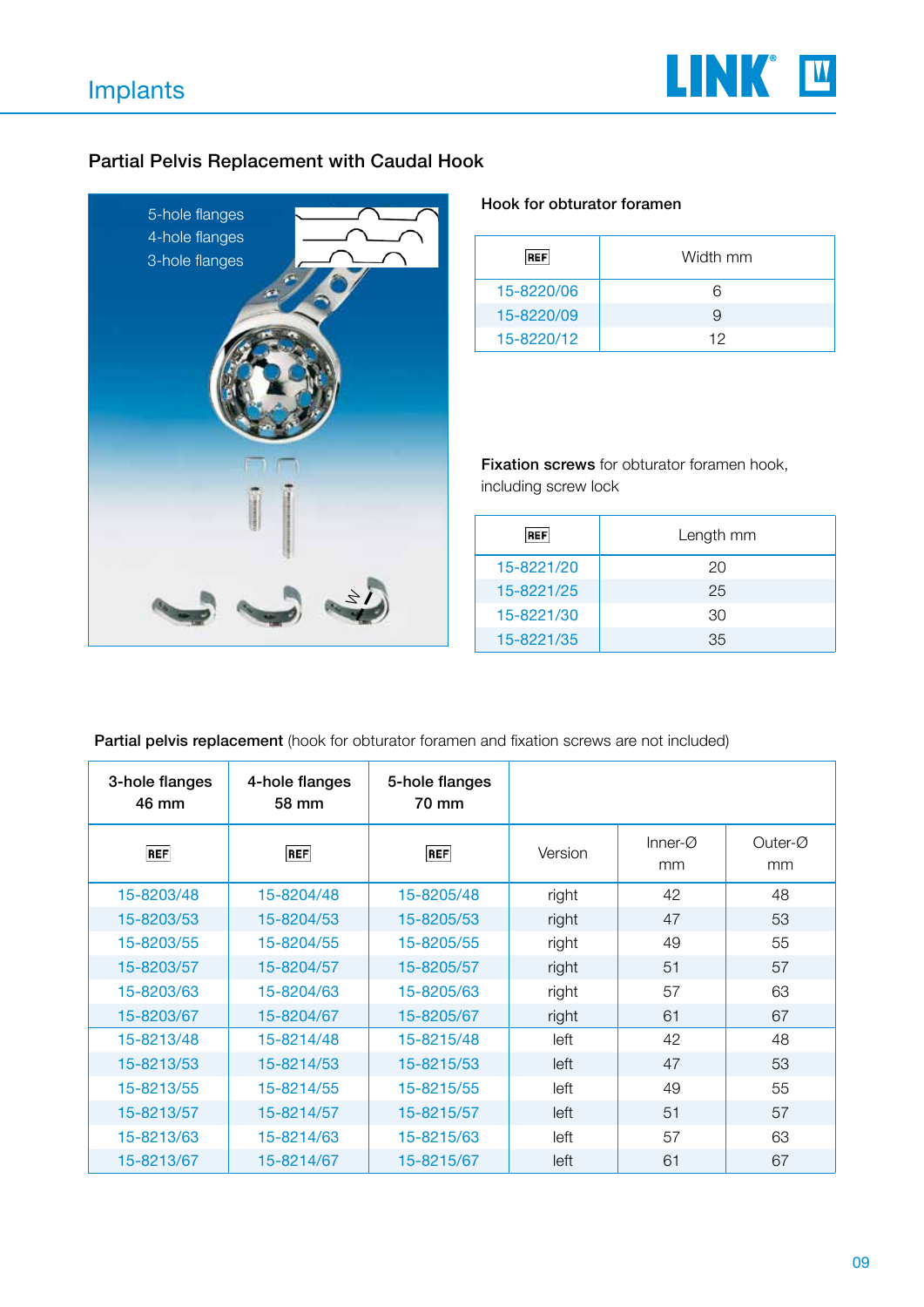

## Partial Pelvis Replacement with Caudal Flange



5-hole flanges 4-hole flanges 3-hole flanges

Partial pelvis replacement with caudal flange

| 3-hole flanges<br>46 mm | 4-hole flanges<br>58 mm | 5-hole flanges<br>70 mm |         |                            |               |
|-------------------------|-------------------------|-------------------------|---------|----------------------------|---------------|
| <b>REF</b>              | <b>REF</b>              | <b>REF</b>              | Version | Inner- $\varnothing$<br>mm | Outer-Ø<br>mm |
| 15-8223/48              | 15-8224/48              | 15-8225/48              | right   | 42                         | 48            |
| 15-8223/53              | 15-8224/53              | 15-8225/53              | right   | 47                         | 53            |
| 15-8223/55              | 15-8224/55              | 15-8225/55              | right   | 49                         | 55            |
| 15-8223/57              | 15-8224/57              | 15-8225/57              | right   | 51                         | 57            |
| 15-8223/63              | 15-8224/63              | 15-8225/63              | right   | 57                         | 63            |
| 15-8223/67              | 15-8224/67              | 15-8225/67              | right   | 61                         | 67            |
| 15-8233/48              | 15-8234/48              | 15-8235/48              | left    | 42                         | 48            |
| 15-8233/53              | 15-8234/53              | 15-8235/53              | left    | 47                         | 53            |
| 15-8233/55              | 15-8234/55              | 15-8235/55              | left    | 49                         | 55            |
| 15-8233/57              | 15-8234/57              | 15-8235/57              | left    | 51                         | 57            |
| 15-8233/63              | 15-8234/63              | 15-8235/63              | left    | 57                         | 63            |
| 15-8233/67              | 15-8234/67              | 15-8235/67              | left    | 61                         | 67            |

## INFORMATION:

The Endo-Model partial pelvis replacement can be combined with cemented LINK UHMWPE acetabular cups whose outside diameter must be at least 2 mm smaller than the inside diameter of the partial pelvis replacement.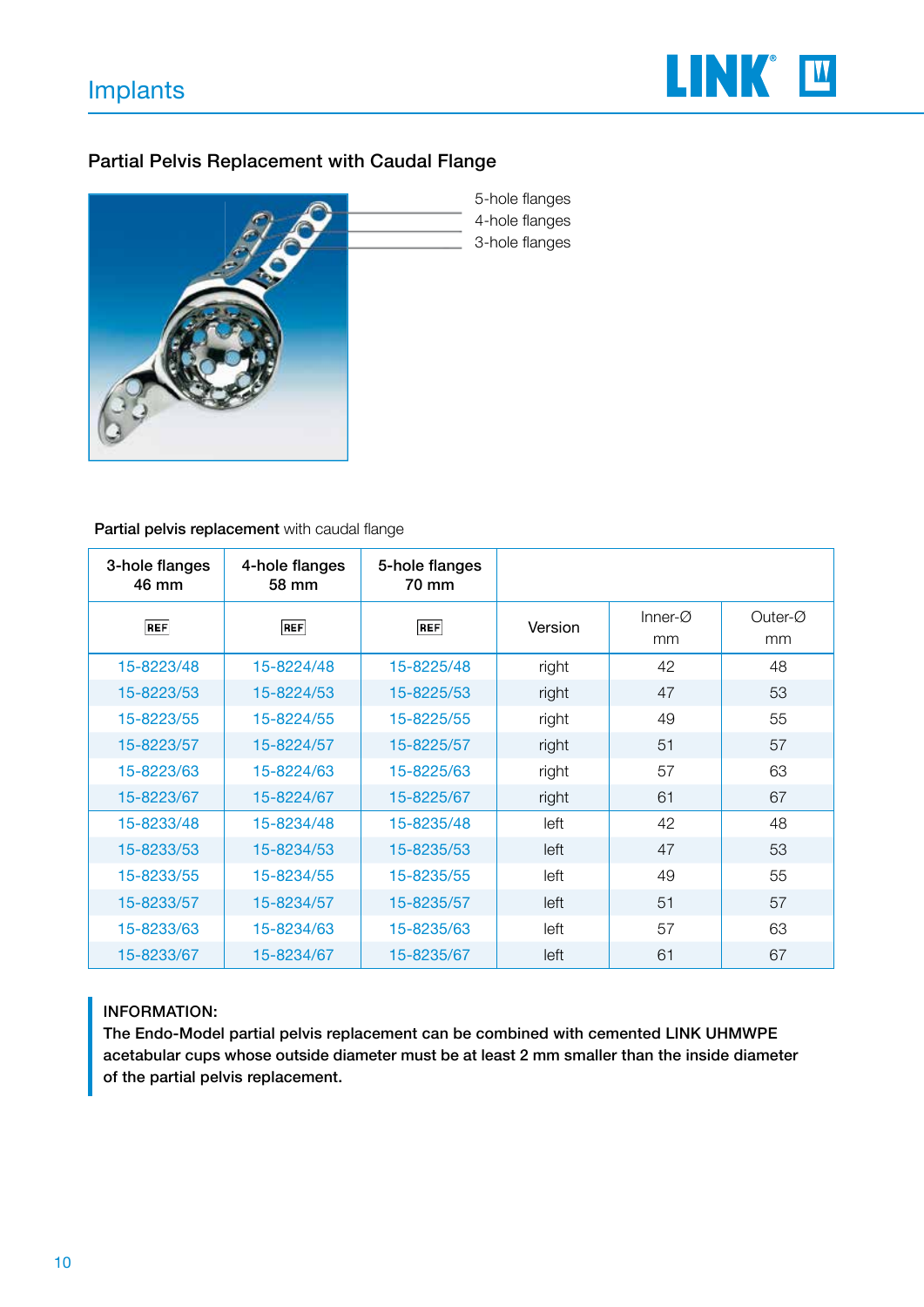

## Fixation Screws



## Cortical fixation screws, sterile

thread  $\varnothing$  4.5 mm, head  $\varnothing$  8.0 mm

|          | Single screw | Single screw |           |  |
|----------|--------------|--------------|-----------|--|
| REF      | Length mm    | <b>REF</b>   | Length mm |  |
| S64-8224 | 24           | S64-8248     | 48        |  |
| S64-8226 | 26           | S64-8250     | 50        |  |
| S64-8228 | 28           | S64-8252     | 52        |  |
| S64-8230 | 30           | S64-8254     | 54        |  |
| S64-8232 | 32           | S64-8256     | 56        |  |
| S64-8234 | 34           | S64-8258     | 58        |  |
| S64-8236 | 36           | S64-8260     | 60        |  |
| S64-8238 | 38           | S64-8262     | 62        |  |
| S64-8240 | 40           | S64-8264     | 64        |  |
| S64-8242 | 42           | S64-8266     | 66        |  |
| S64-8244 | 44           | S64-8268     | 68        |  |
| S64-8246 | 46           | S64-8270     | 70        |  |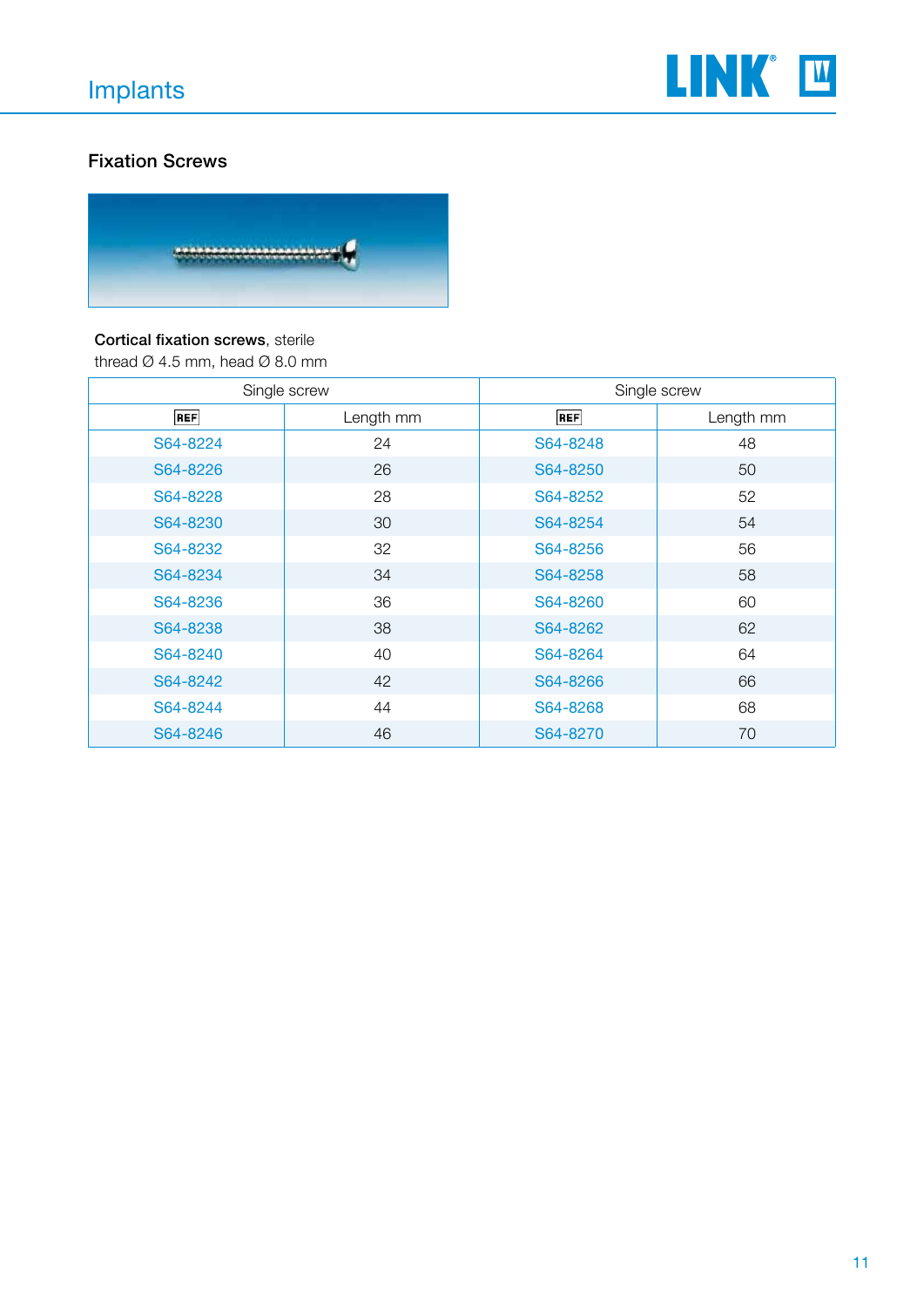# Implants





Cancellous screws for fixation of the bone-transplant, sterile Thread Ø 6.5 mm, thread length 16 mm, head Ø 8.0 mm

| Single screw |           | Single screw |           |  |
|--------------|-----------|--------------|-----------|--|
| <b>REF</b>   | Length mm | <b>REF</b>   | Length mm |  |
| S64-8425     | 25        | S64-8475     | 75        |  |
| S64-8430     | 30        | S64-8480     | 80        |  |
| S64-8435     | 35        | S64-8485     | 85        |  |
| S64-8440     | 40        | S64-8490     | 90        |  |
| S64-8445     | 45        | S64-8495     | 95        |  |
| S64-8450     | 50        | S64-8496     | 100       |  |
| S64-8455     | 55        | S64-8497     | 105       |  |
| S64-8460     | 60        | S64-8498     | 110       |  |
| S64-8465     | 65        | S64-8499     | 120       |  |
| S64-8470     | 70        |              |           |  |



## Cancellous screws, full thread, sterile

Thread Ø 6.5 mm, head Ø 8.0 mm

|            | Single screw | Single screw |           |  |
|------------|--------------|--------------|-----------|--|
| <b>REF</b> | Length mm    | <b>REF</b>   | Length mm |  |
| S64-8623   | 23           | S64-8670     | 70        |  |
| S64-8625   | 25           | S64-8675     | 75        |  |
| S64-8630   | 30           | S64-8680     | 80        |  |
| S64-8635   | 35           | S64-8685     | 85        |  |
| S64-8640   | 40           | S64-8690     | 90        |  |
| S64-8645   | 45           | S64-8695     | 95        |  |
| S64-8650   | 50           | S64-8696     | 100       |  |
| S64-8655   | 55           | S64-8697     | 105       |  |
| S64-8660   | 60           | S64-8698     | 110       |  |
| S64-8665   | 65           |              |           |  |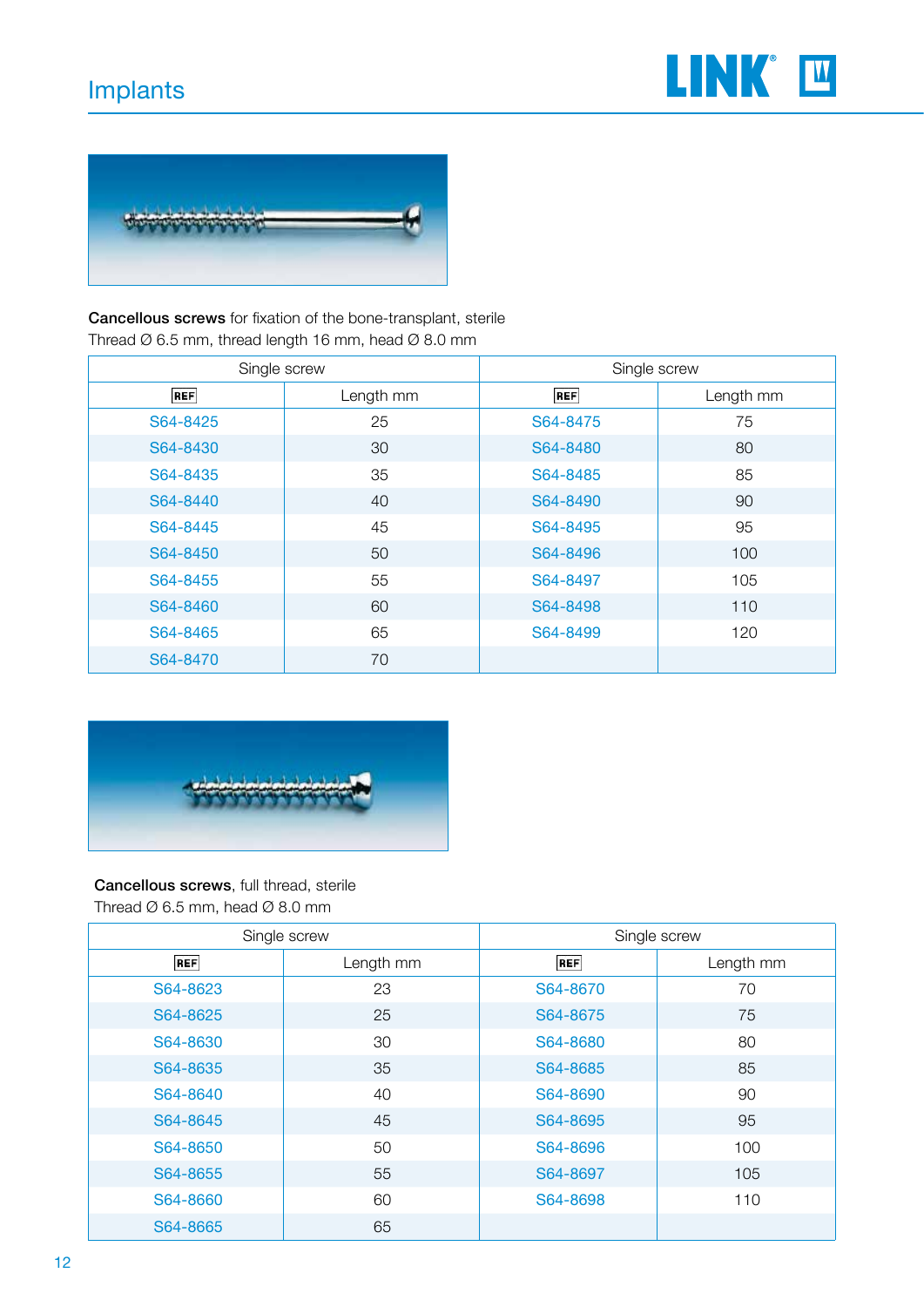# **Instruments**





#### 64-8008/02

#### Hex head screwdriver

for bone screws and fixation screws of obturator foramen hook, 250 mm





15-8262/01 Bending iron for flanges, 235 mm, (two are required)



#### 131-609/03

Flexible screwdriver for bone screws and fixation screws of obturator foramen hook, 290 mm



15-8225 Hook-holding clamp, 125 mm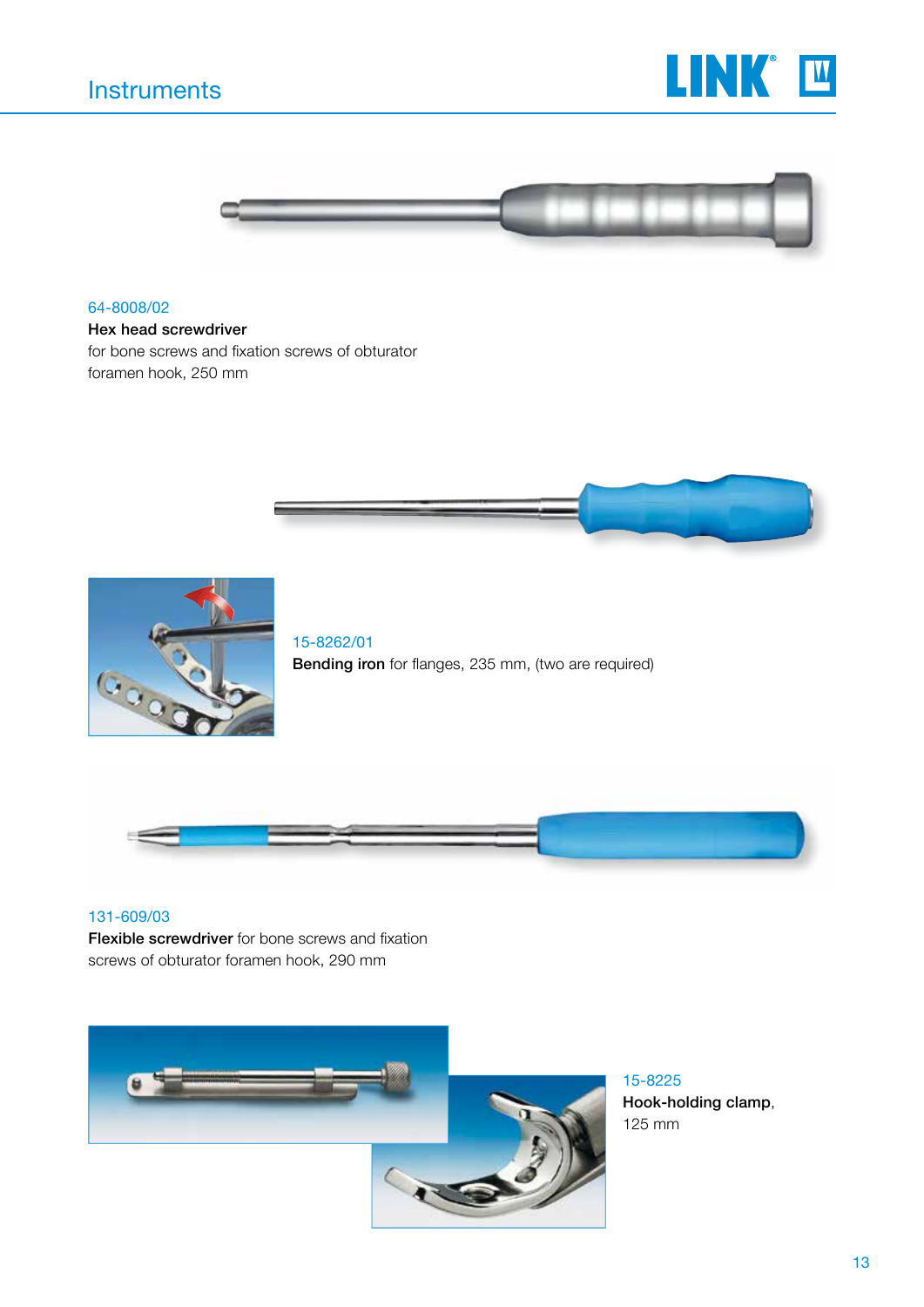

## 132-260/01 Complementary Instrument Set for LINK Acetabular Reamers



| 1.             | 132-260/10     | <b>Instrument Tray,</b> empty, perforated stainless steel, $550 \times 265 \times 50$ mm |
|----------------|----------------|------------------------------------------------------------------------------------------|
| $\overline{2}$ | 131-170/38     | Acetabular Reamer Head, Reamer-Ø 38 mm                                                   |
| 3              | 131-170/40     | Acetabular Reamer Head, Reamer-Ø 40 mm                                                   |
| 4              | 131-170/42     | Acetabular Reamer Head, Reamer-Ø 42 mm                                                   |
| 5              | 131-170/44     | Acetabular Reamer Head, Reamer-Ø 44 mm                                                   |
| 6              | 131-170/46     | Acetabular Reamer Head, Reamer-Ø 46 mm                                                   |
| $\overline{7}$ | 131-170/48     | Acetabular Reamer Head, Reamer-Ø 48 mm                                                   |
| 8              | 131-170/50     | Acetabular Reamer Head, Reamer-Ø 50 mm                                                   |
| 9              | 131-170/52     | Acetabular Reamer Head, Reamer-Ø 52 mm                                                   |
| 10             | 131-170/54     | Acetabular Reamer Head, Reamer-Ø 54 mm                                                   |
| 11             | 131-170/56     | Acetabular Reamer Head, Reamer-Ø 56 mm                                                   |
| 12             | 131-170/58     | Acetabular Reamer Head, Reamer-Ø 58 mm                                                   |
| 13             | 131-170/60     | Acetabular Reamer Head, Reamer-Ø 60 mm                                                   |
| 14             | 131-170/62     | Acetabular Reamer Head, Reamer-Ø 62 mm                                                   |
| 15             | 131-170/64     | Acetabular Reamer Head, Reamer-Ø 64 mm                                                   |
| 16             | 131-170/66     | Acetabular Reamer Head, Reamer-Ø 66 mm                                                   |
| 17             | 131-170/68     | Acetabular Reamer Head, Reamer-Ø 68 mm                                                   |
| 18             | $131 - 171B^*$ | <b>Shaft with Handle</b> for acetabular reamer, 312 mm, fittings optional                |
|                | 131-171/01     | <b>Handle</b> for 131-171B, D, E                                                         |

\*How to order:  $131-171E =$  with Jacobs Chuck fitting

$$
\begin{array}{|c|c|c|c|}\hline \circ & \Box & \Box & \circ & \Box \\ \hline B & \bullet & \bullet & \bullet \\ \hline \end{array}
$$



Hudson AO Jacobs Chuck

 $\circ$  $\sqrt{2}$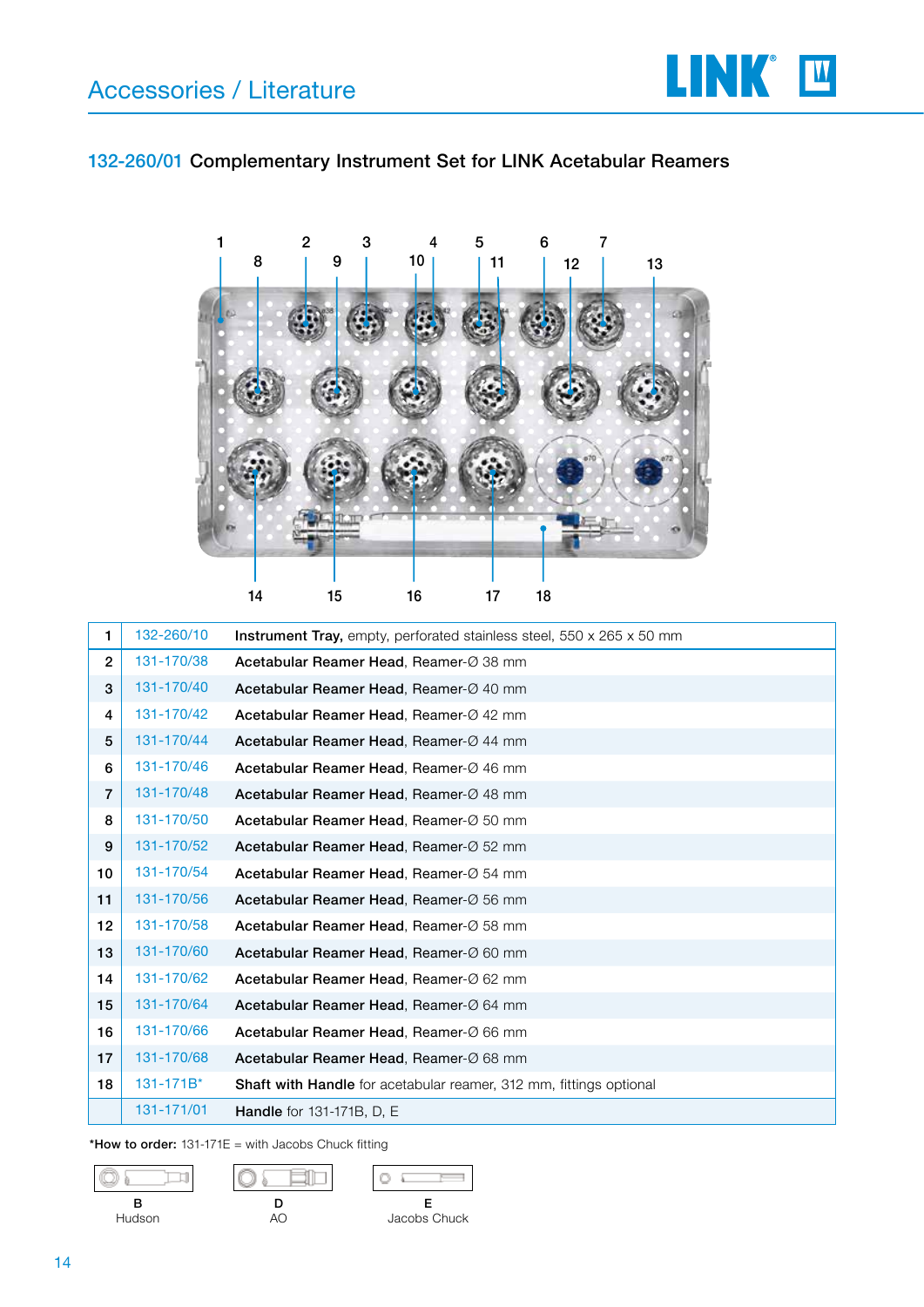

## X-ray Templates

#### 15-8280

X-ray templates for LINK Partial Pelvis Replacement, 110% of actual size, 2 sheets

## Instructions for Cleaning and Maintenance

Specific instructions for instruments are available on request: E-mail customer@linkhh.de

## Literature

Combinable with different LINK Hip Prosthesis Systems





For more information please register for our LINK Media Library (linkorthopaedics.com)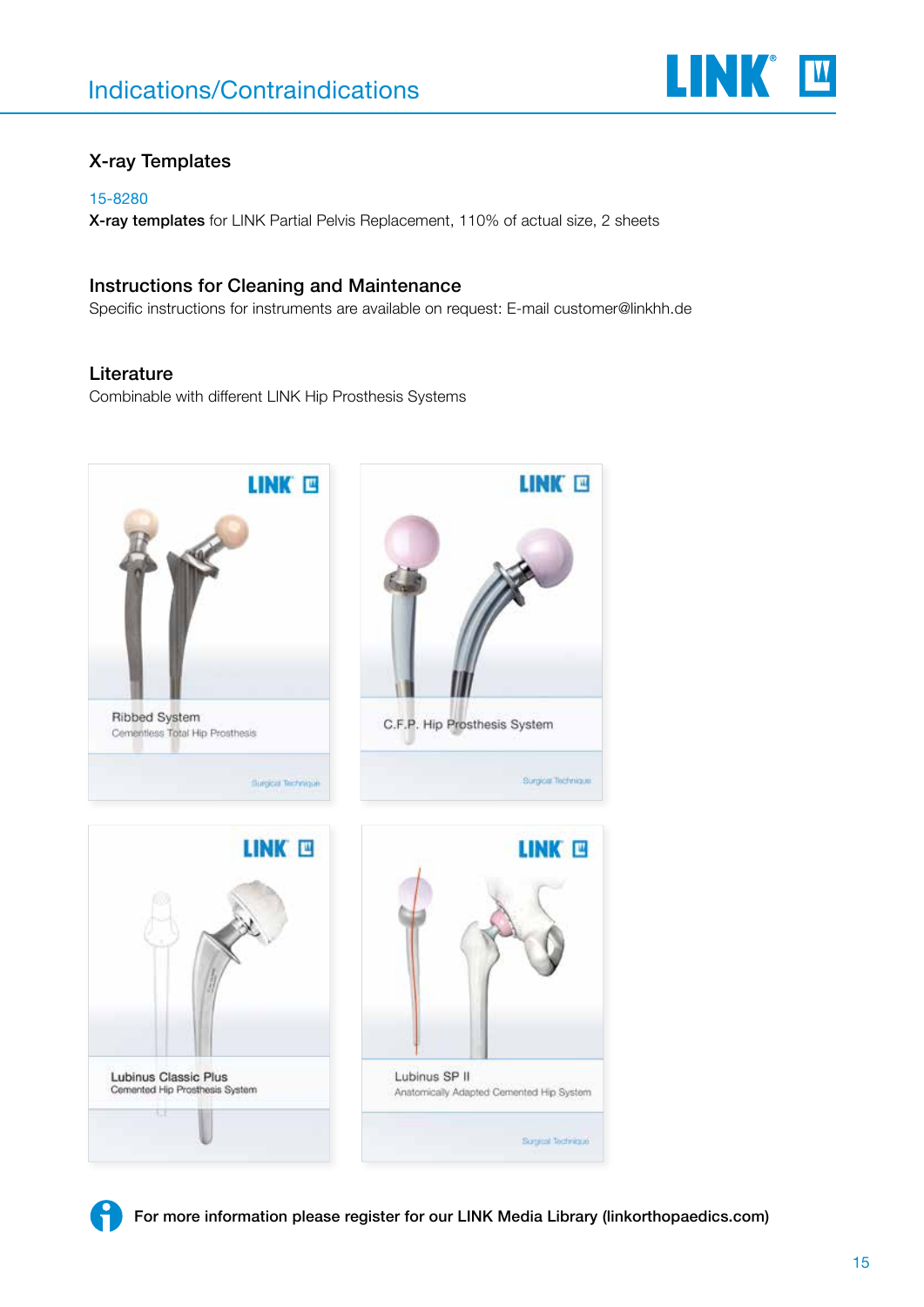

## Indications/Contraindications

#### Partial Pelvis Replacement Endo-Model

General Indications

Mobility-limiting diseases, fractures or defects of the hip joint or proximal femur which cannot be treated by conservative or osteosynthetic procedures

Indications

Alloplastic replacement of part of the pelvis after destructive osteolytic processes or tumor indications

Palliative salvage care in the acetabular region

**Contraindications** 

Poor general state of health

Acute or chronic infections, local and systemic, insofar as they compromise the successful implantation

Allergies to (implant) materials

Distinctive muscular, nerve, vascular or other diseases which put the affected limb at risk

#### INFORMATION:

The above indications and contraindications are based on standard cases. The final decision regarding an implant must be made by the surgeon for each patient on the basis of the surgeon's individual analysis and experience.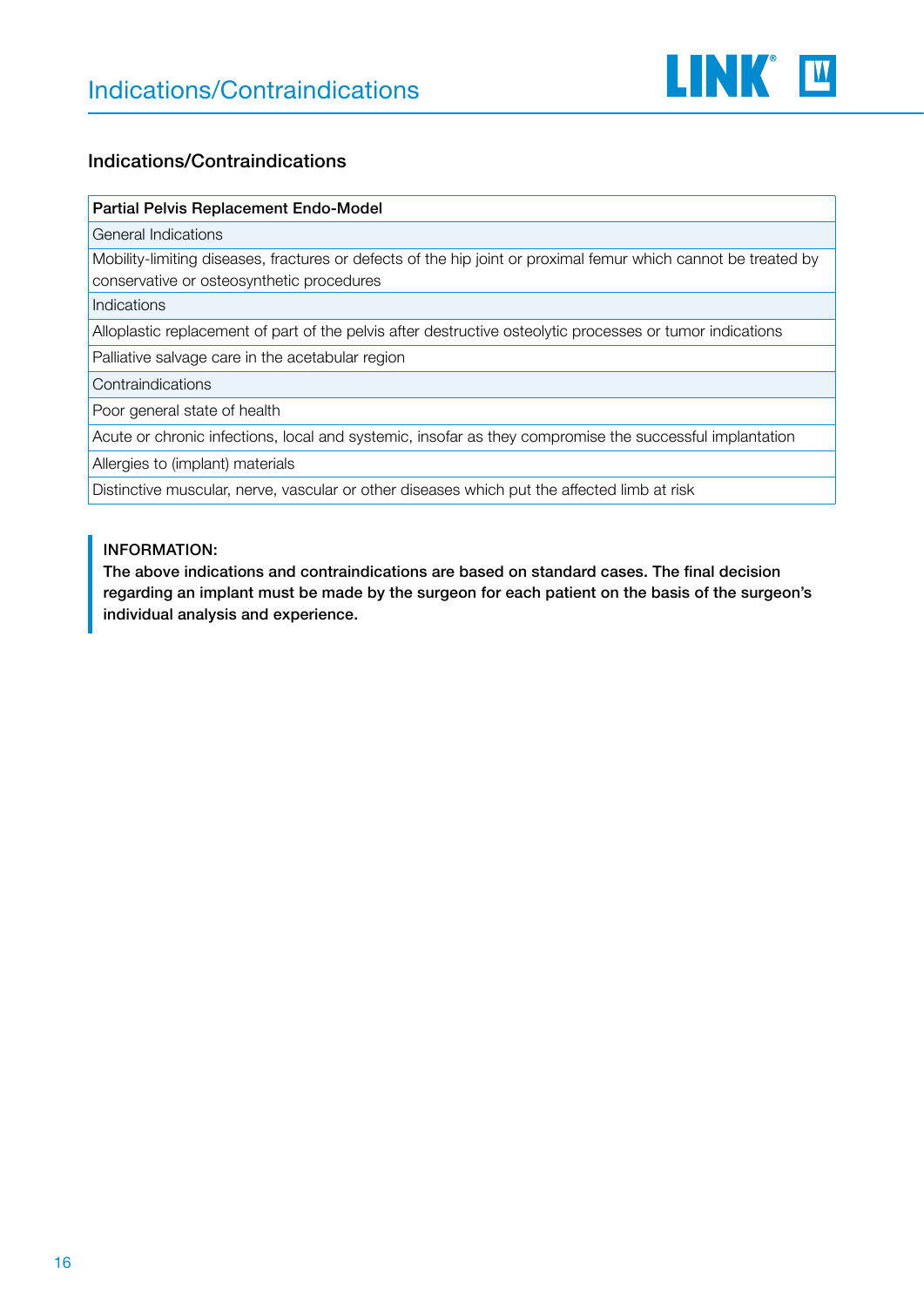

#### Please note the following regarding the use of our implants:

#### 1. Choosing the right implant is very important.

The size and shape of the human bone determines the size and shape of the implant and also limits the load capacity. Implants are not designed to withstand unlimited physical stress. Demands should not exceed normal functional loads.

#### 2. Correct handling of the implant is very important.

Under no circumstances should the shape of a finished implant be altered, as this shortens its life span. Our implants must not be combined with implants from other manufacturers. The instruments indicated in the Surgical Technique must be used to ensure safe implantation of the components.

#### 3. Implants must not be reused.

Implants are supplied sterile and are intended for single use only. Used implants must not be used again.

#### 4. After-treatment is also very important.

The patient must be informed of the limitations of the implant. The load capacity of an implant cannot compare with that of healthy bone!

### 5. Unless otherwise indicated, implants are supplied in sterile packaging.

- Note the following conditions for storage of packaged implants:
- Avoid extreme or sudden changes in temperature.
- Sterile implants in their original, intact protective packaging may be stored in permanent buildings up until the "Use by" date indicated on the packaging.
- They must not be exposed to frost, dampness or direct sunlight, or mechanical damage.
- Implants may be stored in their original packaging for up to 5 years after the date of manufacture. The "Use by" date is indicated on the product label.
- Do not use an implant if the packaging is damaged.

#### 6. Traceability is important.

Please use the documentation stickers provided to ensure traceability.

7. Further information on the material composition is available on request from the manufacturer.

Follow the instructions for use!

#### Waldemar Link GmbH & Co. KG, Hamburg

All content in this catalog, including text, pictures and data, is protected by law. Every instance of use, whether in part or in whole and which is not permitted by law, is subject to our prior consent. In particular, this applies to the reproduction, editing, translation, publishing, saving, processing, or passing on of content stored in databases or other electronic media and systems, in any manner or form. The information in the catalogs is solely intended to describe the products and does not constitute a guarantee.

The Surgical Technique described has been written to the best of our knowledge and belief, but it does not relieve the surgeon of his/her responsibility to duly consider the particularities of each individual case.

Products shown in this document may not be available in your country. The product availability is subject to the approval and/or registration regulations of the respective country. Please contact Waldemar Link GmbH & Co. KG if you have questions about the availability of LINK products in your country.

Waldemar Link GmbH & Co. KG and/or other corporate affiliated entities own, use or have applied for the following trademarks in many jurisdictions: LINK, BiMobile, SP II, Modell Lubinus, E-Dur, EndoDur, T.O.P. II, BetaCup, CombiCup PF, CombiCup SC, CombiCup R, MobileLink, C.F.P., LCU, SP-CL, LCP, MIT-H, Endo-Model, Endo-Model SL, MP, MEGASYSTEM-C, GEMINI SL, SPAR-K, LCK, Link OptiStem, HX, TiCaP, X-LINKed, PorAg, LINK PorEx, BiPorEx, PorEx-Z, TrabecuLink, Tilastan, customLINK, RescueSleeve, Stactip, VACUCAST.

Other trademarks and trade names may be used in this document to refer to either the entities claiming the marks and/or names or their products and are the property of their respective owners.